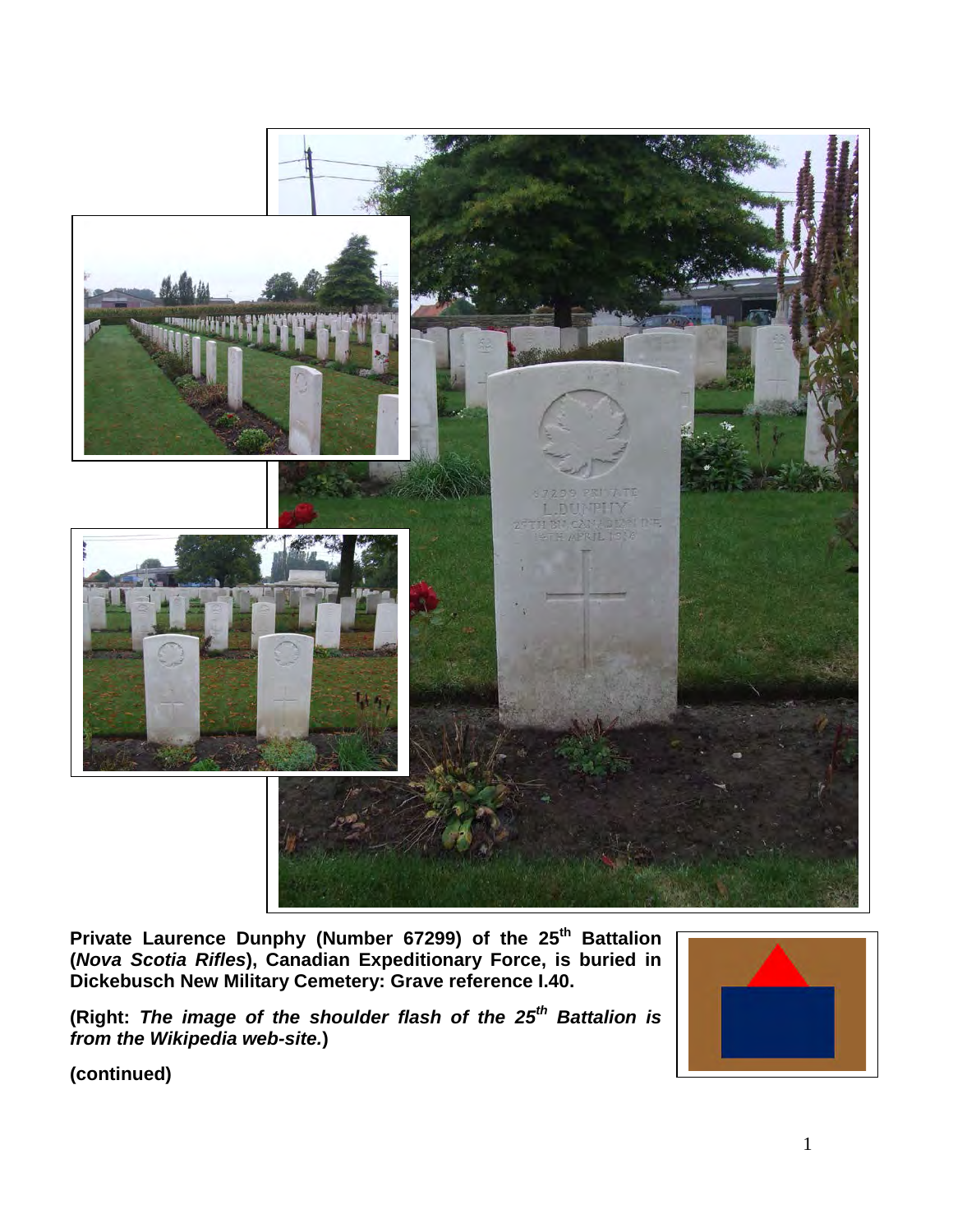**His occupation prior to military service recorded as that of a fisherman, there is some evidence (from** *Wartime Heritage Association – Remembering World War 1 Yarmouth Connections* **web-site) that Laurence Dunphy was working on a fishing schooner that had put into Yarmouth, Nova Scotia, where he decided to enlist. His own papers confirm that he did** *indeed* **enlist in Yarmouth, apparently on November 9 of 1914, as that is the date on which the Canadian Army began to remunerate him for his services\*.** 

*\*This is also the date, according to the same pay-record, that he was taken on strength by the 25th Battalion (Nova Scotia Rifles).*

**He was thereupon sent to Halifax for further formalities and processing. Having presented himself for a medical examination on November 14, Private Dunphy underwent attestation on the following day before being** *officially* **attached to the 25th Battalion (***Nova Scotia Rifles***) some two weeks later again, on November 28, when he was…** *approved and inspected* **by the Officer Commanding, Lt-Col. G.A. LeCain.** 

**By the end of that month, the strength of the unit was eight-hundred ninety-eight men.**

**It was to be a further six months after Laurence Dunphy's enlistment that the 25th Battalion embarked for overseas, the unit having trained at the** *Halifax Armouries* **during that period – although it was to be interrupted by an outbreak of diphtheria. For Private Dunphy this period was also interrupted on at least four occasions when he was awarded a fine and/ or detention for misdemeanours which are not recorded in any detail on his personal papers (also see below).** 

**Private Dunphy and his unit embarked onto His Majesty's Transport vessel** *Saxonia* **in the harbour at Halifax on May 20 of 1915 for passage to the United Kingdom. The 25th Battalion**  was to travel in the company of the 22<sup>nd</sup> Battalion (*French Canadian***) from Québec, and also with a contingent of the 2nd Divisional Ammunition Park, a total of some two-thousand three hundred military personnel all told.** 



*Saxonia* **sailed on the same May 20, to dock in the English south-coast harbour and naval facility of Plymouth-Devonport at ten minutes past four in the morning of May 29.**

**(Right above:** *The image of the Royal Mail Ship Saxonia leaving the port of Liverpool is from the Wikipedia web-site***.** *Requisitioned by the British for government service she was deployed for use early in the conflict as a floating prisoner-of-war camp before seeing use as a troop transport as of 1915.***)** 

**The new arrivals apparently soon were on board trains which were to speed them across southern England to the county of Kent. There Private Dunphy's Battalion proceeded to East Sandling, a subsidiary camp of the large and newly-forming Canadian establishment of** *Shorncliffe***, on the Dover Straits and in the vicinity of the town and harbour of Folkestone.** 

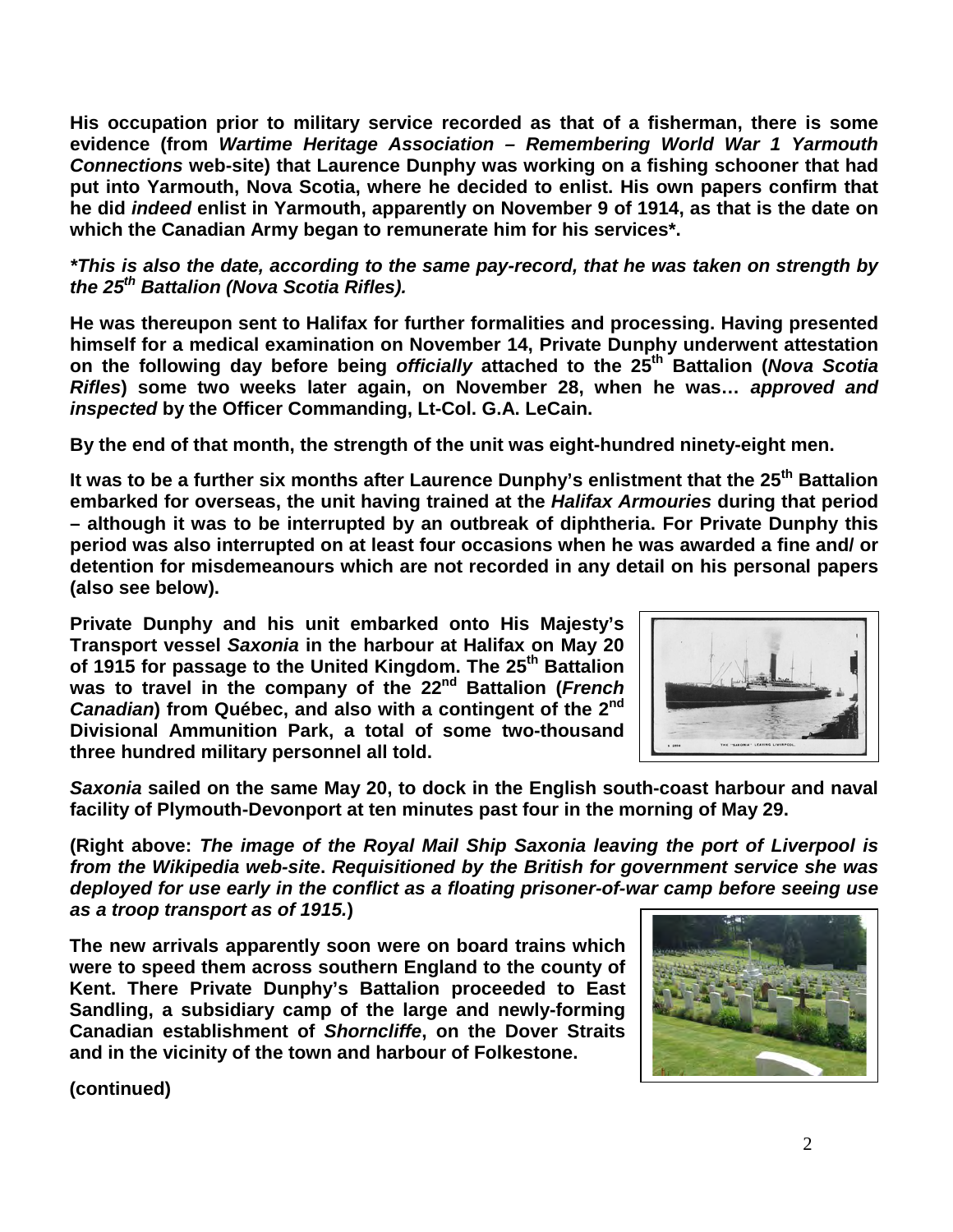**(Preceding page:** *Little remains of Shorncliffe Military Camp today apart from a barracks occupied by Gurkha troops. The Military Cemetery almost alone serves as a reminder of the events of a century ago.* **– photograph from 2016)**

**During the time that followed, Private Dunphy's record sheet was periodically stained with further misdemeanours including** *absence without leave* **– and often related to drink – which resulted in fines being awarded as well as periods of detention. It was apparently to be a recurring problem throughout the remainder of his brief military career.**

**The 25th Battalion (***Nova Scotia Rifles***) was a component of the 5th Canadian Infantry Brigade, itself an element of the 2nd Canadian Division. The 1st Canadian Division had been serving on the Continent since February of that same 1915, having been deployed in northern France and in the** *Kingdom of Belgium* **during that time, and had distinguished itself during the** *2nd Battle of Ypres* **in the spring of that same year. By the late summer of 1915 it was now the turn of the 2nd Canadian Division to take a place in the line.**

**(Right above:** *A view of the coastal town of Folkestone almost a century later as seen from the white cliffs of nearby Dover* **– photograph from 2009)**

**(Right:** *The French port of Boulogne at or about the time of the Great War* **– from a vintage post-card)**

**On September 15, 1915, the 25th Battalion marched from** *Shorncliffe Camp* **in the late afternoon en route for Folkestone where the unit boarded a troop transport for the short crossing to the Continent. Sailing at ten o'clock that same evening, the troops disembarked in the French port of Boulogne two hours later, at one o'clock in the morning\*.**

*\*There is a one-hour time difference between the United Kingdom and France.*

**(Right above:** *A convoy of troops crossing a river by means of a bridge of boats: This is surely early in the war as there is no sign of a steel helmet***. – from a vintage post-card)**

**Later, on that same September 16, and after several hours rest, the Battalion marched to meet transport which was to take them into northern France, not far from the frontier with Belgium, and not far distant from the large centre of Hazebrouk\*. Three days later the unit crossed into Belgium.**

**By September 23, the Nova Scotia Unit was relieving the 2nd Battalion,** *the King's Own***, in trenches close to the Franco-Belgian border in the area of the Kemmel-Ypres Road.**







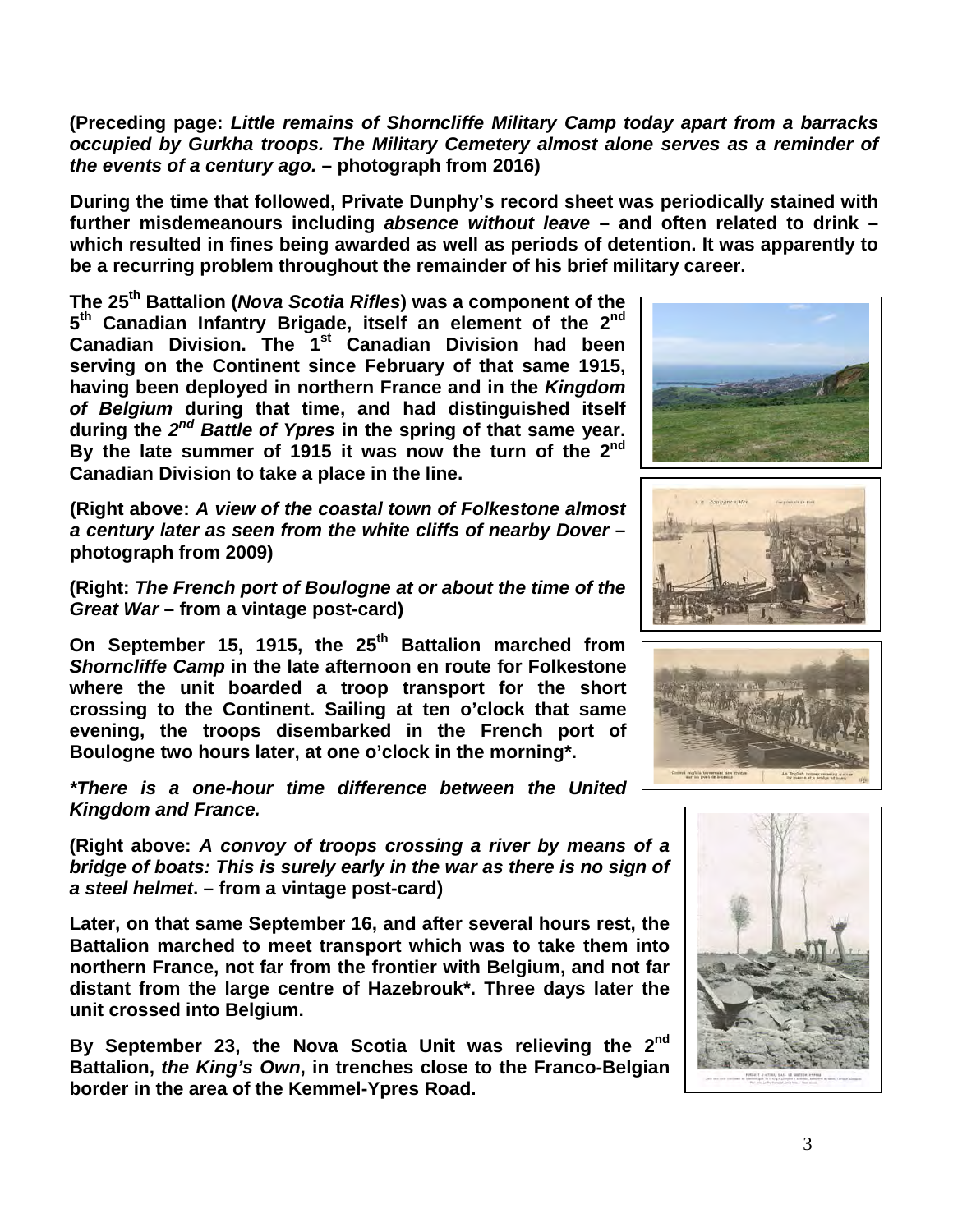**(Preceding page:** *Troops – in this instance British, the King's Regiment (Liverpool) – in hastily-dug trenches in the Ypres Sector. These are still the early days of the year as witnessed by the lack of steel helmets which came into use only in the spring and summer of 1916***. – from** *Illustration***)** 

**The following months were to be a relatively quiet period for all the troops of both sides in the trenches in Belgium; there was, of course, a steady trickle of casualties, usually due to enemy artillery fire and to his snipers, but until the spring of 1916 there was only the daily grind of the infantryman's life in – and out of – the trenches\*.** 

*\*During the Great War, British and Empire (later Commonwealth) battalions had their time more or less equally divided into three postings: in theory a week was to be spent in the front lines, at times little more than a few metres separating them from the enemy forward positions; a second week was then served in support positions, perhaps a hundred metres or so behind the front; the unit was then withdrawn into reserve – either Brigade, Divisional or Corps Reserve, the former nearest to the forward area, the latter the furthest away.* 



*Of course, things were never as neat and tidy as set out in the preceding format and troops could find themselves in a certain position at times for weeks on end.*

**(Right above:** *A photograph of Canadian troops in support positions somewhere on the Somme in the autumn of the same year,1916, but by that time equipped with steel helmets and also the less-evident British-made Short Lee-Enfield Mark III rifles* **– from** *Illustration***)** 

**The 25th Battalion's first two casualties – not fatal - on** *active service* **were in fact to be self-inflicted wounds. However, on September 25…***Had one man killed in action. #67563 L/Cpl McLean J.A. was sniping and succeeded in hitting two Germans. He was in the act of taking a third shot when he was hit in the head, almost the whole top being shot off. He lived two hours unconscious…* **Excerpt from 25th Battalion War Diary entry for September 25, 1915.** 



**The 25th Battalion (***Nova Scotia Rifles***) had incurred its first fatality. More were to come, of course, in the months to follow but, relatively speaking, that autumn and winter period of 1915-1916 was to be a period of calm.** 

**(Right above:** *La Laiterie Military Cemetery, within the bounds of which is buried Lance Corporal John Archibald McLean* **– photograph from 2014)**

**Private Dunphy's bad habits had apparently continued once he had set foot on French and Belgian soil, notwithstanding that the unit was now on** *active service* **which increased the gravity of any offence.**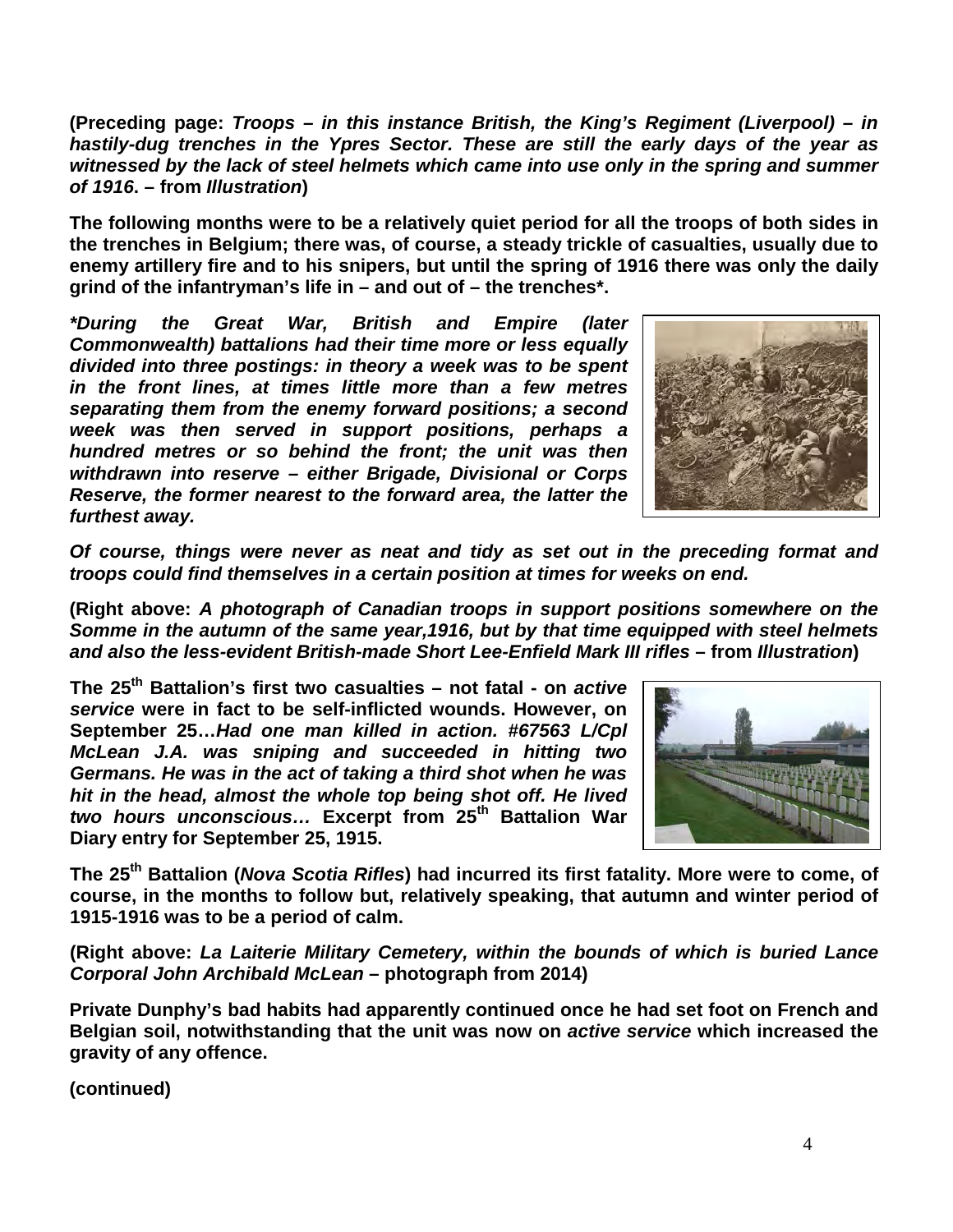**The following entry is copied from his personal documentation:** *In confinement awaiting trial from 11/12/15. Tried and convicted by F.G.C.M.\* of "When on Active Service drunk"*  and sentenced to 42 days of F.P. No 1<sup>\*\*</sup>, 27/12/15. Sentence confirmed by G.O.C. 5<sup>th</sup> Can. *Inf Bde – 27/12/15*

## *\*Field General Court Martial*

## *\*\*Field Punishment Number 1*

**The rigours of the everyday pattern of trench warfare continued for the 25th Battalion until the month of April, 1916. Then it became involved - although not to the same degree as were many other units of the 2nd Canadian Division on whom much of the burden fell - in the episode which was to become known as the** *Action* **– or** *Battle - of the St-Éloi Craters.*

**It had begun on March 27 when the British detonated a series of mines under the German lines and had followed up with an infantry assault. All had not, however, gone as planned: the British attack became bogged down, not least of all because of the problem of crossing the craters caused by its own mines which had then become filled with rainwater. The troops often fought immersed up to their waists.**

**(Right below:** *An attack in the aftermath of the exploding of a mine under enemy lines* **– from** *Illustration***)** 

**On April 3 the 2nd Canadian Division entered the fray, relieving the by-then exhausted British. Fighting under the same abominable conditions they had as yet no steel helmets and few machine guns; they, like the British, found that the shattered landscape little resembled what they had been told to expect. And they, like the British, floundered and lost their way as the German defences daily grew more resolute and their artillery fire grew ever more in strength.**



**The fighting lingered on into the fourth week of April – even though the** *official* **end of the affair is recorded as April 17 - by which time the Canadians alone had lost almost fifteenhundred men and all for nought: the Germans had won back everything that had been lost.**

**The 25th Battalion had been** *standing to***, ready for action on April 7, but was not to move into the forward area until April 12, there to alternatively occupy front lines and support positions, and to relieve some of the troops in the craters.** 

**The Battalion War Diary entry of April 14 reads partially as follows:** *Our casualties in No.5 Crater were 3 Killed and 8 Wounded. Shelling still very heavy on craters. Total casualties during tour in front line 2 Officers Shell Shock – Killed 18 O.R. Wounded 42 O.R. Battalion relieved by 24th night of 14-15.*

**One of those casualties had been Private Dunphy. He was reported as having been** *killed in action* **on that April 14, 1916, in the** *Action of the St. Éloi Craters***.**